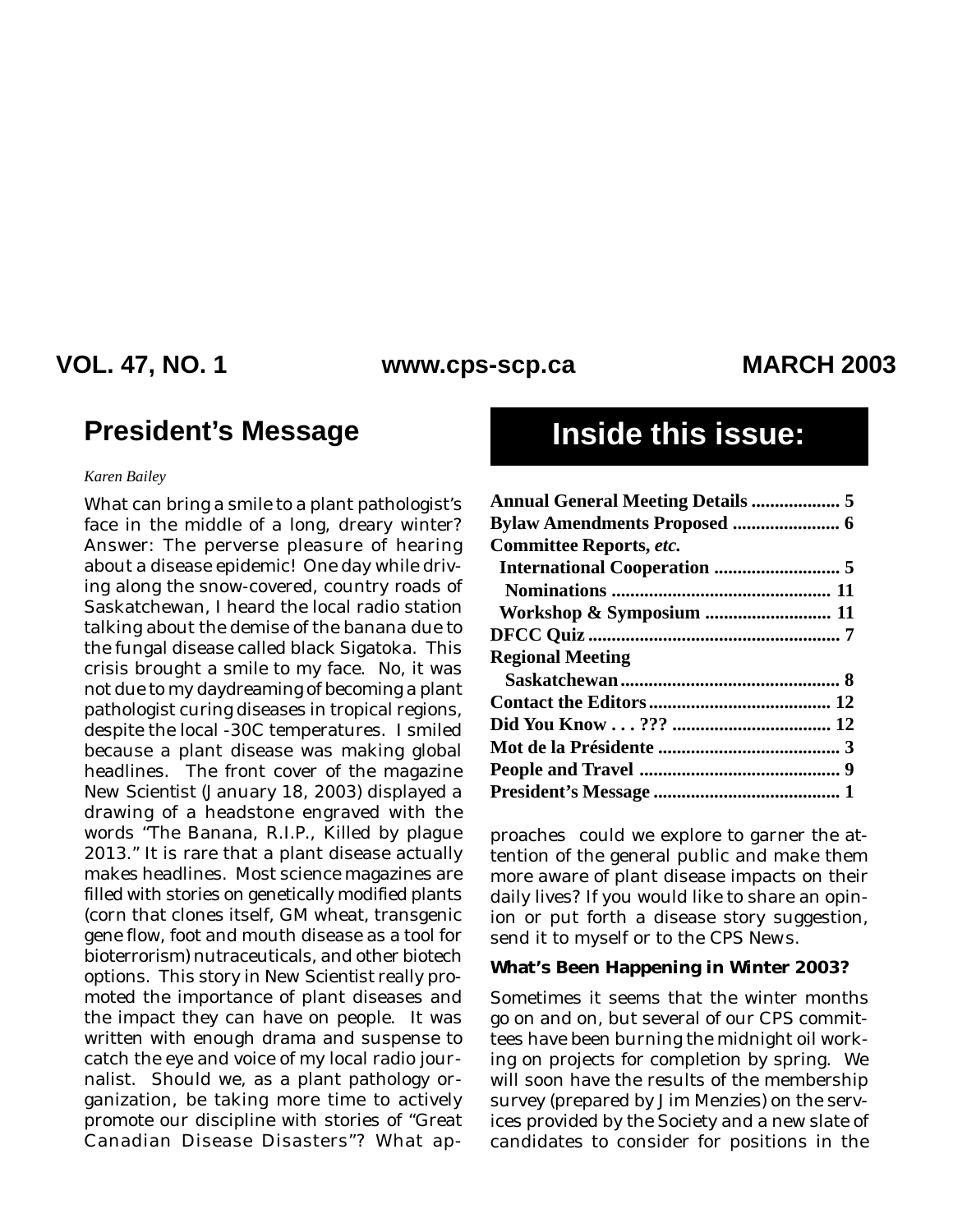Society from the Nominating Committee. The Education and Public Awareness Committee (chaired by Jeannie Gilbert) has prepared a proposal for the Board to consider on CPS sponsorship of prizes at regional and national science fairs. The Future Meetings Committee will be making a recommendation for a site of the 2007 annual general meeting. The Local Arrangements Committee from the 2002 AGM at Waterton has closed its books by forwarding a cheque for \$10,791.36 to the CPS

Treasurer. Congratulations to Larry Kawchuk and all other members of the LAC for a job well done.

**CPS Representation on ISPP Council.** Many of our members were able to attend the International Congress of Plant Pathology in New Zealand this

winter. I hope that they had an enjoyable time sipping on the sauvignon blanc and other local treats. Perhaps our two ISPP councillors will give a report on the meeting and other activities. Dr. Zamir Punja was appointed this year to represent CPS on the ISPP Council and I welcome him to this position. Dr. Rudra Singh is continuing on as a councillor for another four years. Dr. Bob Hall stepped down from the position of ISPP Councillor this year. He has represented our Society for several years and on behalf of the membership, I want to thank him.

**CPS to Meet with CARC.** The Canadian Agri-Food Research Council is organizing a meeting to bring together representatives of several professional scientific societies in Canada that support agriculture and food research to discuss the future of these societies and to promote networking among them. The meeting will explore umbrella organizations to create critical mass, form a co-ordinated voice for the agriculture and food science community, discuss issues of common concern, and introduce the groups for networking opportunities. We are sending two representatives to this meeting - Greg Boland and Richard Martin. From the list of participating organizations, this meeting should provide some good opportunities for us to link with others who have

similar goals and concerns, but with different approaches to their solutions.

**Diseases of Field Crops in Canada, 3rd Edition.** It is full steam ahead with the book and the presses will start running by mid-late April. We have been going back and forth with design and layout and have things nearly finalized. The indexer is hired for late March. The printing company has been selected. We are hiring U Learn, a company operated by

*"What approaches could we explore to garner the attention of the general public and make them more aware of plant disease impacts on their daily lives?"*

the Extension Division at the University of Saskatchewan, to handle the storage, sales, and distribution of the new book; their services also include some limited marketing, such as catalogues and sales at various extension/scientific meetings. The big question for many

will be "What is the new price?" Well, the earlier editions sold at \$25.00 retail. We are happy to let you know that the new edition will be priced for retail sale at \$35.00. We will be offering special discounts to members and sponsors, as well as a time limited Early Bird Special starting in June. Check out the article in this issue of *CPS News* for more details about the new book. Be sure to enter the trivia quiz!

**CPS Annual Meeting 2003, June 22-25, Montreal.** If you have not been to the CPS website (www.cps-scp.ca) recently, go now to check on the upcoming deadlines for our annual meeting. **Abstracts are due March 31 and early registration to guarantee the special rate for accommodations is due April 15.** Montreal is a popular and active city in the summer; our meeting is slotted between the finale of the Formula One car races and the start of the Jazz Festival. Book early to avoid disappointment.

**Call for Annual Reports.** This is a reminder to the **Chairs of all committees** that the annual reports will be published in the June issue of *CPS News*. Please make sure you prepare them and forward to David Kaminski by the third week of May.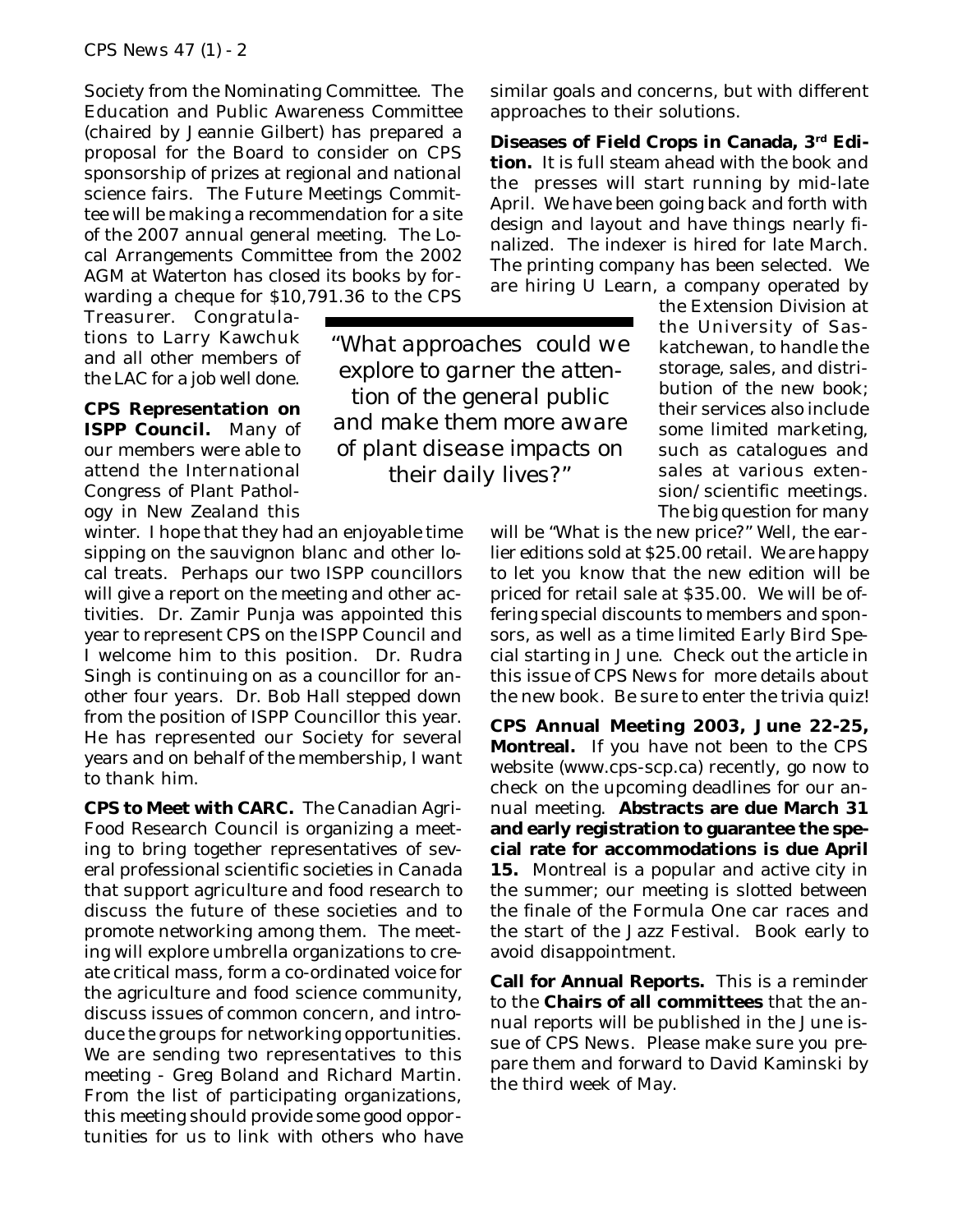# Mot de la présidente

#### *Karen Bailey*

Qu'est-ce qui peut faire sourire une phytopathologiste en plein milieu d'un long et triste hiver ? Réponse : le plaisir inavoué qu'elle éprouve en entendant parler d'une épidémie! Or, donc, un jour alors que je conduisais sur une de ces routes rurales couvertes de neige de la Saskatchewan, j'entendis

la radio locale parler de la disparition de la banane à cause d'une maladie à champignon appelée la Sigatoka noire. Cette crise a fait apparaître un sourire sur mon visage. Ça n'avait rien à voir avec mon rêve de devenir une phytopathologiste des

régions tropicales quand la température en dehors de mon auto est à –30ºC. J'ai souri parce qu'une maladie des plantes faisait les grands titres. La page couverture du magazine *New Scientist* (18 janvier 2003) montrait le dessin d'une pierre tombale avec l'épitaphe « La Banane, R.I.P., Tuée par la maladie en 2013. » C'est plutôt rare qu'une maladie des plantes fasse la manchette. La plupart des magazines scientifiques sont remplis d'histoires à propos des plantes génétiquement modifiées (le maïs qui se clone de lui-même, le blé GM, la dispersion des transgènes, la fièvre aphteuse comme arme de bioterrorisme), des nutraceutiques et autres sujets biotechs. Cette histoire dans le *New Scientist* a vraiment démontré l'importance des maladies des plantes et de l'impact qu'elles peuvent avoir sur la population. Elle était écrite avec suffisamment de suspense et d'éléments dramatiques pour que l'effet puisse se sentir dans la voix du journaliste de la radio locale. Pouvons-nous, en tant qu'organisation dédiée à la phytopathologie, prendre plus de temps pour activement faire la promotion de notre discipline avec des histoires comme « Les maladies qui ont ravagé le Canada » ? Quelles avenues devons-nous explorer pour attirer l'attention du grand public et le sensibiliser à l'impact des maladies des plantes sur sa vie de tous

les jours ? Si vous désirez faire connaître votre opinion ou proposer un sujet pour une histoire sur une maladie, envoyez le tout au *CPS-SCP News* ou à moi-même.

#### **Qu'est-ce qui s'est passé durant l'hiver 2003?**

Parfois, on a l'impression que les mois d'hiver n'en finissent plus; mais, plusieurs membres de nos comités de la SCP ont dû se coucher

*<< Quelles avenues devonsnous explorer pour attirer l'attention du grand public et le sensibiliser à l'impact des maladies des plantes sur sa vie de tous les jours? >>*

tard pour que des projets puissent être terminés pour le printemps. Nous aurons prochainement les résultats de l'enquête faite auprès des membres (préparée par Jim Menzies) sur les services offerts par la Société, de même qu'une nouvelle liste de

candidats pour les postes libres dans la Société préparée par le Comité de mise en candidature. Le Comité d'éducation et de sensibilisation du public (présidé par Jeannie Gilbert) a présenté une proposition au Conseil pour qu'il examine la commandite, par la SCP, de prix lors de foires scientifiques régionales et nationales. Le Comité des futures réunions fera une recommandation pour le lieu de la réunion générale annuelle de 2007. Le Comité local d'organisation de la réunion 2002 à Waterton a fermé ses livres en expédiant un chèque de 10 791,36 \$ au trésorier de la SCP. Félicitations à Larry Kawchuk et aux autres membres du Comité local d'organisation pour un travail bien fait.

**Représentation de la SCP au Conseil de l'ISPP.** Cet hiver, plusieurs de nos membres ont pu participer à l'International Congress of Plant Pathology en Nouvelle-Zélande. J'espère qu'ils ont eu la joie de goûter au Sauvignon blanc et aux autres spécialités locales. Peutêtre que nos deux délégués à l'ISPP nous donneront un compte rendu de leur réunion et de leurs autres activités. Le Dr Zamir Punja a été nommé cette année pour représenter la SCP au Conseil de l'ISPP et je le félicite pour cette nomination. Le Dr Rudra Singh continuera d'y siéger pour un autre quatre ans. Cette année, le Dr Bob Hall a laissé son poste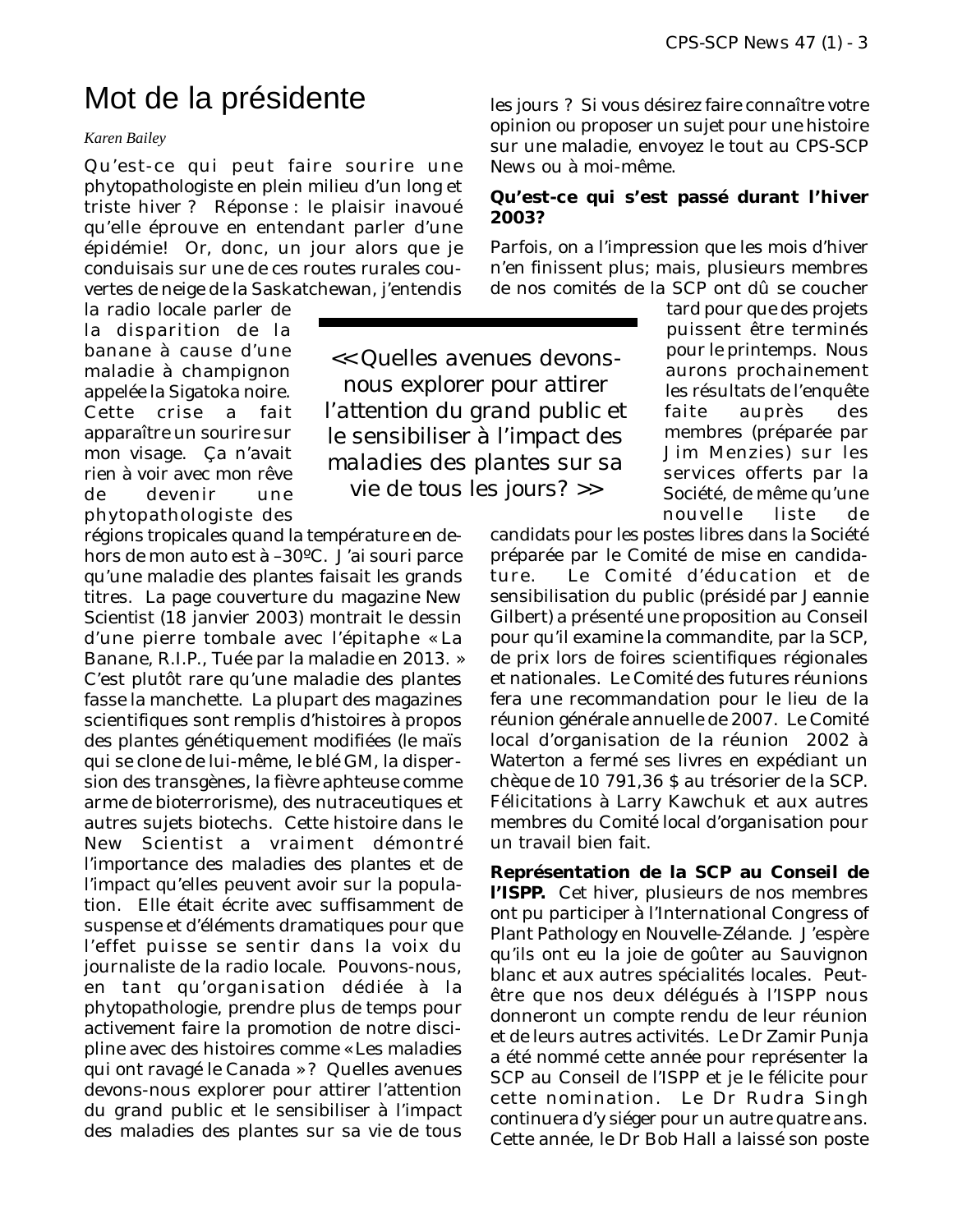de membre du Conseil de l'ISPP. Il a représenté notre Société durant de nombreuses années et je veux le remercier au nom de nos membres.

**Rencontre prévue entre la SCP et le CRAC.** Le Conseil de recherches agro-alimentaires du Canada prépare une réunion conviant les représentants de plusieurs sociétés professionnelles du domaine des sciences au Canada impliquées dans la recherche agroalimentaire à discuter de leur avenir et à promouvoir leur réseautage. La réunion vise à examiner la possibilité de créer des

organismes regroupant plusieurs sociétés dans l'optique de créer une masse critique, trouver une voix commune et coordonnée pour la communauté scientifique en agroalimentaire, discuter de questions d'intérêt commun, et expliquer aux groupes les possibilités offertes par le réseautage. Nous déléguerons deux membres à cette réunion – Greg Boland et Richard Martin. D'après la liste des organisations participantes, cette réunion devrait nous donner de bonnes occasions de se lier à d'autres qui ont des objectifs et des préoccupations similaires aux nôtres, mais qui ont des façons différentes de les aborder.

*Diseases of Field Crops in Canada***, 3e édition.** La finalisation de ce livre se fait en quatrième vitesse et il sera mis sous presse vers la mi- ou la fin d'avril. Nous avons tergiversé avec le design et la présentation, mais nous en avons pratiquement fini avec ces aspects. L'indexeur a été embauché pour la fin de mars. L'imprimeur a été choisi. Nous avons retenu les services de U Learn, une compagnie exploitée pour le compte du bureau de l'extension de l'Université de la Saskatchewan, pour s'occuper de l'entreposage, des ventes et de la distribution du nouveau bouquin; leurs services s'étendent aussi mais de façon limitée à la mise en marché telle que catalogues et ventes à diverses réunions scientifiques et de transfert technologique. La grande question est : « Quel est le nouveau prix ? » Les précédentes éditions se vendaient 25,00 \$ au détail. Nous sommes heureux de vous annoncer que le prix de détail de la nouvelle édition sera de 35,00 \$. Nous offrirons des réductions spéciales aux membres et aux commanditaires, ainsi qu'aux acheteurs précoces pour une période de temps

commençant en juin. Jetez un coup d'œil dans le présent numéro du *CPS-SCP News* à l'article donnant des détails sur le nouveau livre. Ne manquez pas le jeu-questionnaire !

**La réunion annuelle de la Société canadienne de phytopathologie (SCP) pour 2003, du 22 au 25 juin, à Montréal.** Si vous n'avez pas visité le site Web de la SCP (www.cps-scp.ca) récemment, c'est le temps de le faire pour connaître les échéances en vue de la réunion annuelle. **Les résumés sont doivent être fournis au plus tard le 31 mars et l'inscription hâtive au plus tard le 15 avril pour profiter du tarif spécial.** Montréal est une ville populaire et très vivante durant l'été; notre réunion s'insère entre la course de Formule 1 et le début du Festival de jazz. Faites vos réservations sans tarder pour éviter des désagréments.

**Rappel pour les rapports annuels.** Je rappelle à tous les **Présidents des comités** que les rapports annuels seront publiés dans le numéro de juin du *CPS-SCP News*. Assurezvous de les préparer et de les acheminer à David Kaminski pour la troisième semaine de mai.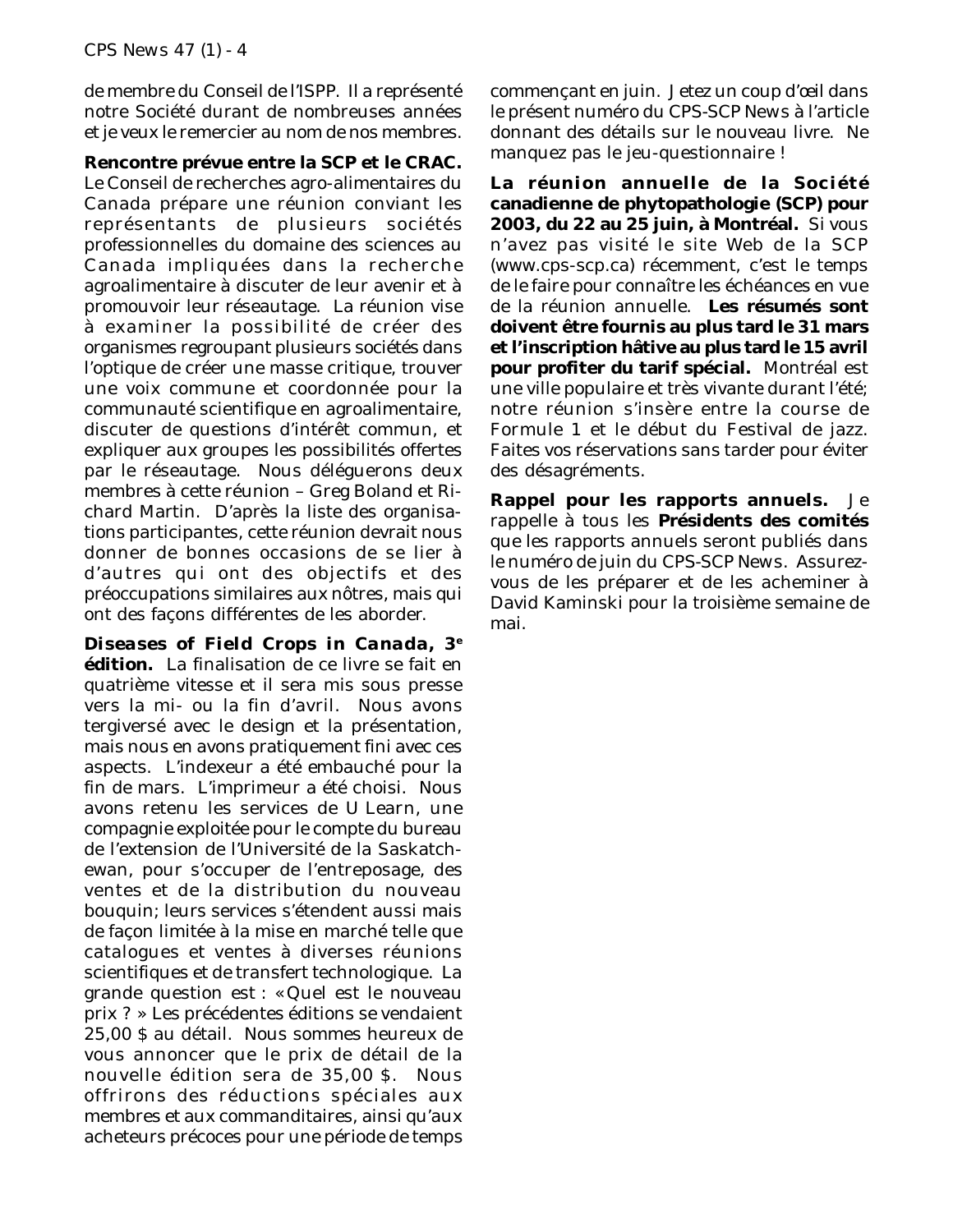### **Committee Reports Committee on International Cooperation**

The goal of this newly-formed committee on international cooperation is to continue and expand the work done by the previous committee which was active a few years ago. Our first step was to discuss initiatives that we would like to see implemented throughout the next few years. Here are the first projects that we have decided to work on:

√ **Membership support for research institutions in developing countries**. In order to select the recipient institutions we need nominations from CPS members. Among the criteria we would like to use is financial need, and whether there is work being done at that institution on crops/diseases that are common to Canada. In addition to ongoing membership support, one of the recipient institutions will also receive a collection of back issues of the journal. Please submit your nominations as soon as possible. *We are also happy to see the Manitoba region of CPS supporting individual memberships in developing countries, and challenging other regions to do the same. We believe that these different initiatives could make a difference!!!*

√ **CJPP reprint costs**. As a contribution to the cost of publication, we will pay for reprints for a paper submitted by a scientist(s) from a developing country, and accepted for publication in CJPP. There will be at least one award a year.

√ **"International corner" in CPS newsletter**. Starting with the next issue of the newsletter, we would like to publish articles on pathology issues in other countries. These articles could be on general pathology topics, a 'trip report' from members involved in projects overseas, a discussion on the need for specific pathology research in another country, or any other topic of an international nature. If you would like to contribute an article along these lines, please contact us.

Other initiatives we are presently discussing include sponsorship of a scientist from a developing country to attend an annual CPS meeting, and promotion of collaborative projects in foreign countries.

If you have any suggestions that might help with the implementation of the projects mentioned, any ideas on other project(s) we might be able to undertake, and/or would like to contribute to this work through your active participation in this committee, please let us know.

Watch for updates on the committee's work in future issues of this newsletter!

Myriam R. Fernandez, Chair Email: fernandezm@agr.gc.ca Phone: (306) 778-7255 Etienne Duveiller Ron Howard Khalid Rashid John Webster

### **Canadian Phytopathological Society Annual Meeting**

### **June 22-25, 2003**

**Crowne Plaza, Montreal, Quebec**



SCP 2003 CPS

**Congrès Annuel de la Société Canadienne de Phytopathologie**

**22 au 25 juin 2003 Crowne Plaza, Montréal, Québec**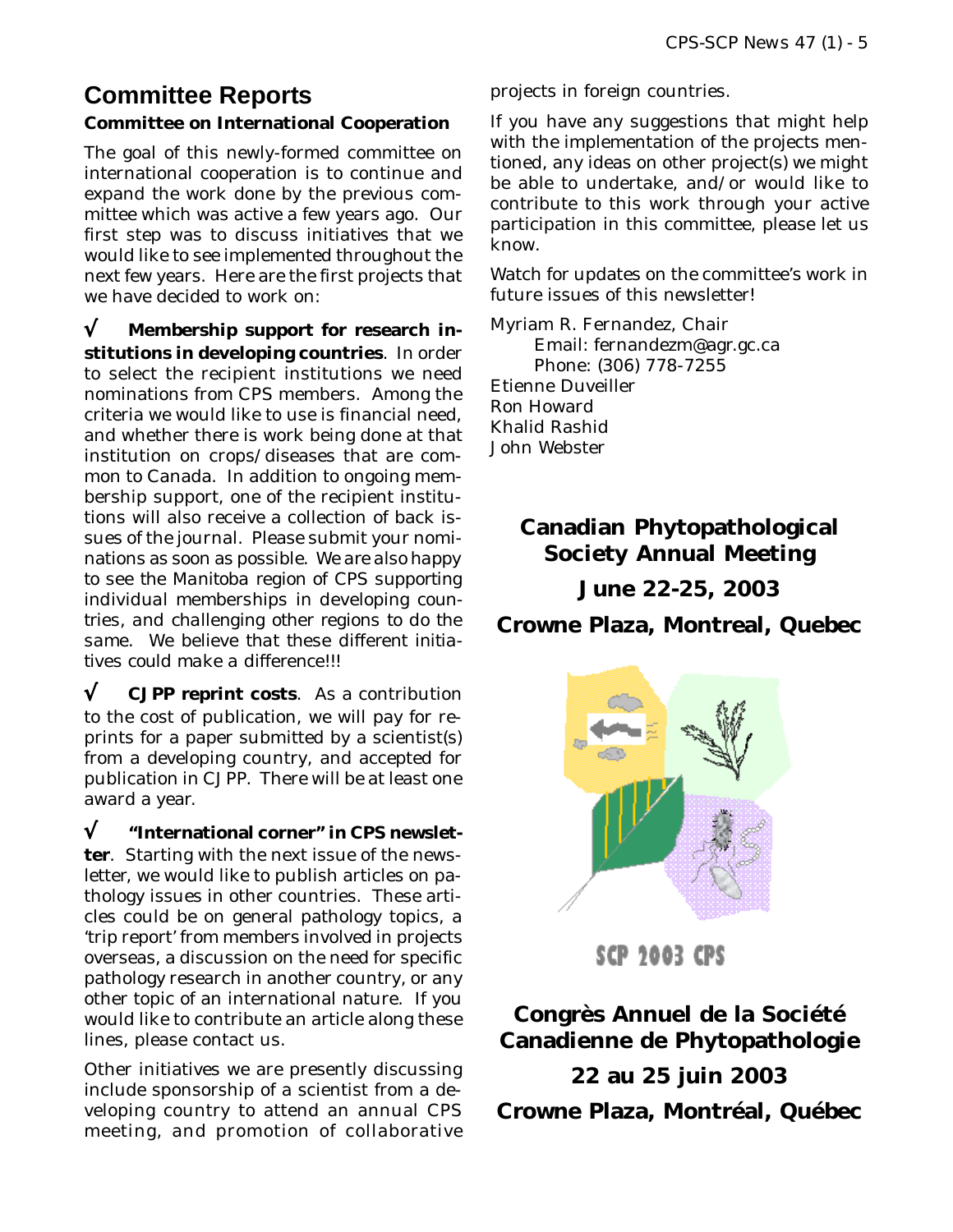# **The Canadian Phytopathological Society, Inc. / La Société Canadienne de Phytopathologie Inc.**

## Proposed Amendments to the By-Laws

### **Notice of Motion**

"The governing Board of the Canadian Phytopathological Society wishes to bring forward a motion at the Annual General Meeting of the Society to be held in Montreal, Quebec on June 25, 2003, to approve the attached amendments of the CPS By-Laws, in accordance with By-Law XVII , Section 1. Members are notified that they may vote in favor of or against adopting each of the proposed amendments at the AGM."

The proposed change to the CPS By-Laws is as follows:

1) Propose to change the responsibility of archiving a complete set of issues of CPS-NEWS from the Secretary to the CPS Editor. This proposal requires two by-law changes.

### **Part A) Proposed change to existing by-law.**

### **Current by-law reads as follows:**

I. Duties of the Governing Board

**Secretary** 

5. Maintains a current file of all Society correspondence, Board records, updated Constitution, By-laws, current lists of officers of the Society and a complete file of CPS-NEWS.

### **Proposed by-law change (in bold) as follows:**

I. Duties of the Governing Board

**Secretary** 

5. Maintains a current file of all Society correspondence, Board records, updated Constitution, By-laws, and current lists of officers of the Society.

### **Part B) Proposed change to existing by-law.**

### **Current by-law reads as follows:**

### VI. EDITOR, CPS NEWS

4. The Editor is responsible for assembling and distributing CPS-NEWS on a quarterly basis. Issues shall normally appear in September, December, March, and June.

### **Proposed by-law change (in bold) as follows:**

#### VI. EDITOR, CPS NEWS

4. The Editor is responsible for the following:

(A) assembling and distributing CPS-NEWS on a quarterly basis with the issues normally appearing in September, December, March, and June.

### **(B) ensuring that a complete file of CPS-NEWS is maintained in a safe location and is accessible to the Society for referral purposes as requested.**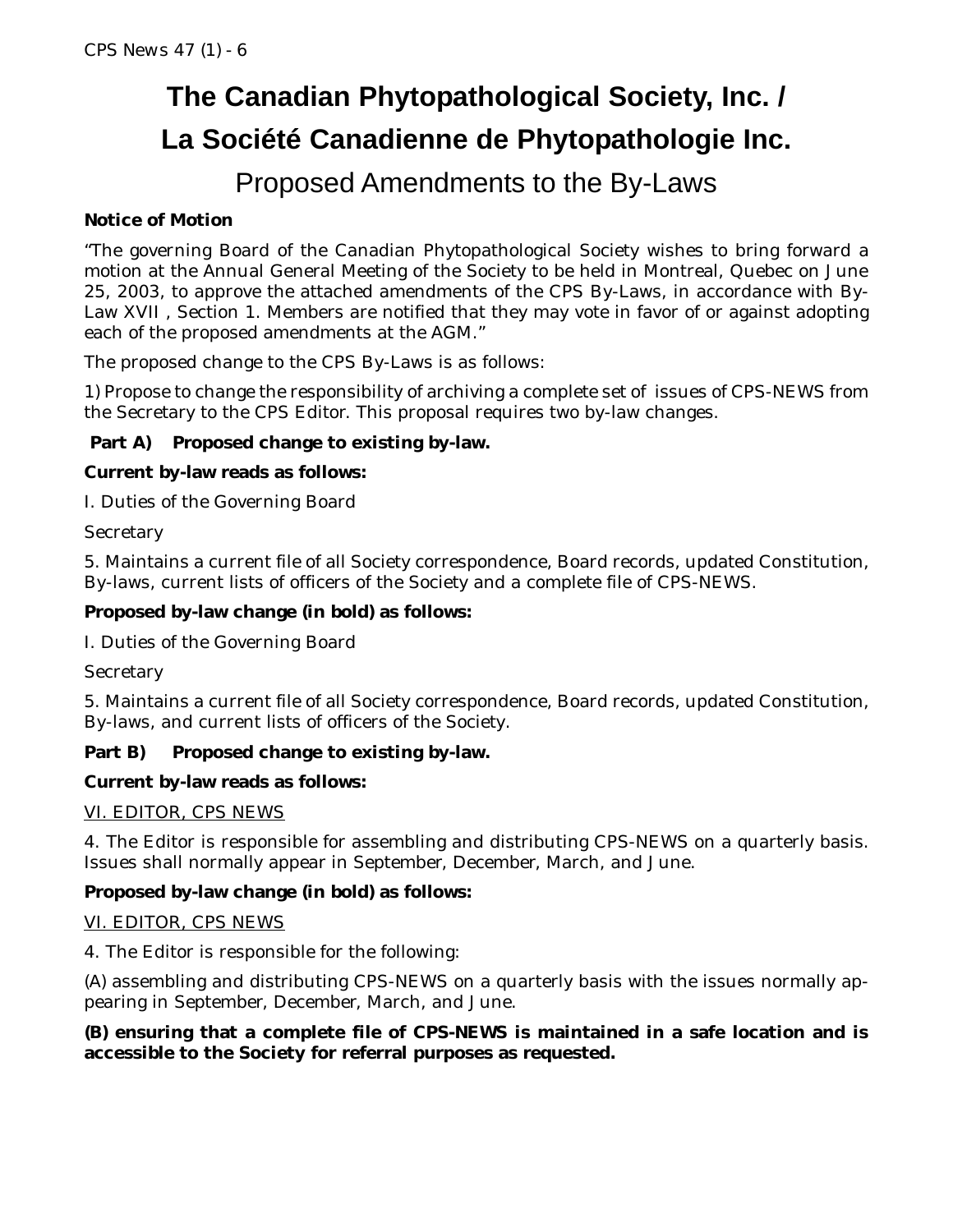### **The Great Diseases Of Field Crops In Canada Trivia Quiz**

The 3rd edition of *Diseases of Field Crops in Canada* (DFCC) moves inexorably towards publication! Believe us, folks, we do expect it to be printed in April. The book designer has been working on layout for a month and the editorial committee met a few days ago to establish a provisional price. It is now evident that the book will be about 60% longer than the previous edition as it is packed with lots of new information. There are 22 chapters; 1- 3 deal with economic losses, causes of disease, and management strategies. Chapter 4 describes seed abnormalities and discolorations and Chapter 18 is an account of overwintering diseases. Chapters 5-17 and 19-22 deal with specific diseases of the following crops: barley, corn, oat, rye and triticale, wheat, canola and mustard, flax, soybean, sunflower, bean, chickpea, lentil, pea, alfalfa, clover and birdsfoot trefoil, grasses, other crops (borage, buckwheat, caraway and coriander, canaryseed, echinacea, faba bean, safflower, sugar beet).

Below is a **pre-publication** trivia quiz about the new edition. Answers (i.e. best guesses) to the 10 questions below must be sent to Robin Morrall by mail, fax or email before the book is published. The person or persons with the highest number of correct answers will be announced at the CPS annual meeting in June and will receive a prize chosen by the editorial committee.

**Editorial Committee: Karen Bailey, Bruce Gossen, Richard Gugel, Robin Morrall.**

#### **Questions:**

1. Which one of the "crop" chapters (5-22) contains no mention of *Fusarium*?

2. Which of the "crop" chapters has the shortest text?

3. Which of the chapters has the most color figures?

4. How many of the "crop" chapters deal with at least one nematode-incited disease?

5. How many terms are defined in the glossary? Is it (a) 228 (b) 279 (c) 255 or (d) 313?

6. How many of the "crop" chapters describe rust diseases?

7. How many times in the book (including in headings) is the term "aster yellows phytoplasma" mentioned? Is it (a) 11 (b) 21 (c) 26 or (d) 35?

8. What is the total age of the editorial committee? Is it (a) 197 (b) 211 (c) 205 or (d) 199?

9. The color figures for Chapter 4 depict seeds of crop plants. How many species of plants are depicted in these figures? Is it (a) 31 (b) 21 (c) 17 or (d) 19?

10. What is the longest complete Latin name of a pathogen in the book?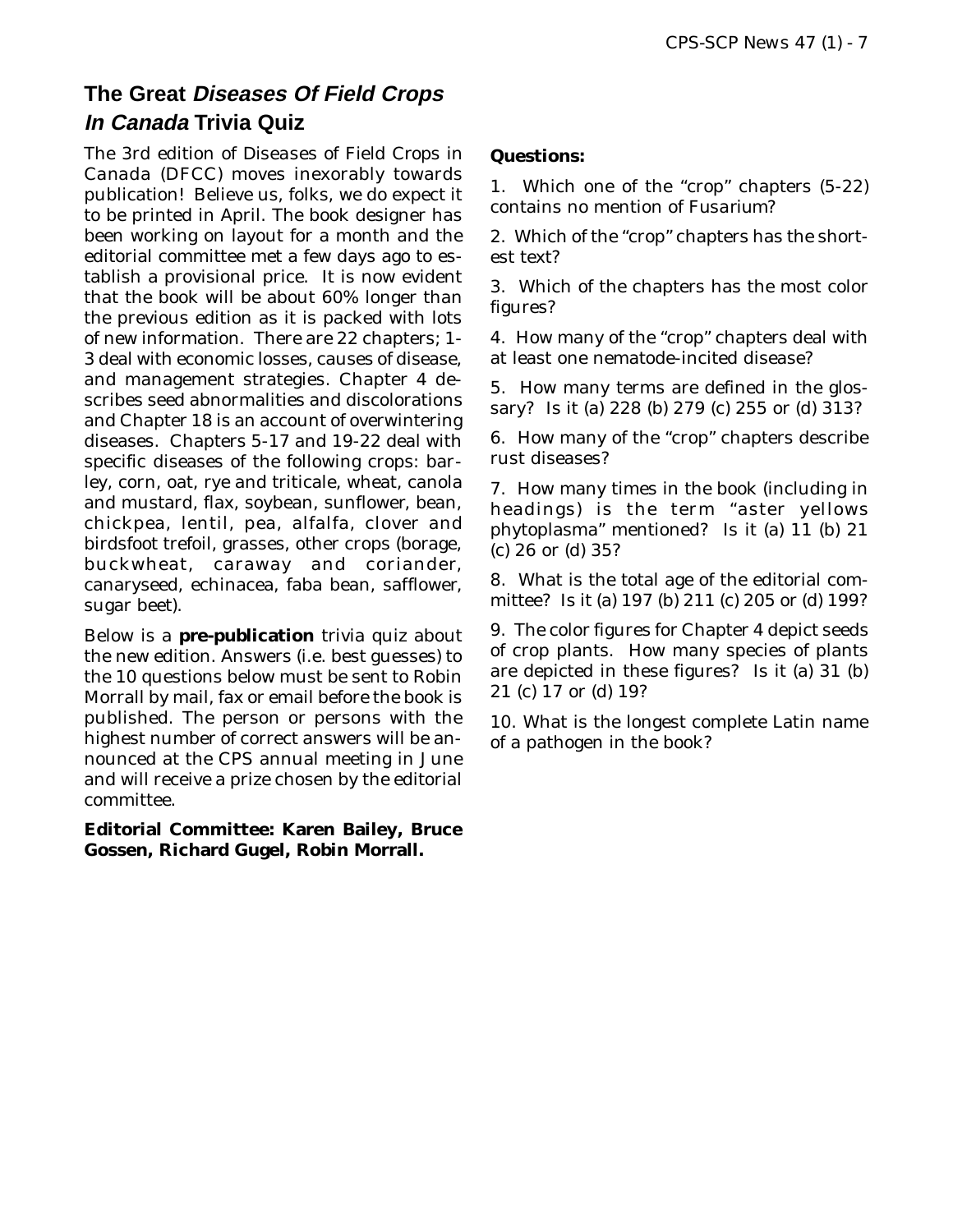### **Regional Report**

#### **2002 Saskatchewan CPS Annual meeting**

The Saskatchewan Regional group of the Canadian Phytopathological Society met in conjunction with the Saskatchewan Advisory Council on Crop Protection (SACCP) - Disease Sub-council on December 4, 2002, at Agriculture and Agri-Food Canada (AAFC) in Saskatoon. Once again, the meetings were very well attended, with approximately 60 Saskatchewan scientists, technicians, extension personnel, undergraduate and graduate students, and industry representatives present.

Following the format of previous years, the SACCP session was held in the morning where Saskatchewan disease situations, surveys and research updates as well research priorities were discussed. In the afternoon, the regional CPS session provided participants with a wide range of interesting scientific presentations by researchers from the University of Saskatchewan and AAFC. CPS president Dr. Karen Bailey gave a warm welcome and introduction to the Society. Seven paper presentations and nine poster presentations covered a variety of subjects including biocontrol potential of plant pathogens, effects of herbicides on plant pathogenic fungi, molecular marker development and mapping of R genes, biochemical and molecular analyses of host-pathogen interactions, and disease management practices. The presentations encompassed research on plant pathogens such as *Pyrenophora tritici-repentis*, *Fusarium* spp., *Blummeria graminis* f.sp. *tritici* on wheat, *Aureobasidium* sp. and *Ascochyta* sp. on coriander and caraway, *Ustilago hordei* and *U. avenae* on barley and oat, and *Sclerotinia sclerotiorum* and *Leptosphaeria maculans* on canola. Many of the presenters submitted abstracts for publication in the *Canadian Journal of Plant Pathology*.

Each year, the T.C. Vanterpool Prize in Plant Pathology (a University of Saskatchewan cash prize) is awarded to a U of S student who has made an outstanding effort in the field of plant pathology by his/her exceptional research, presentations at meetings or conferences, and/ or involvement in plant pathology projects. The

winner of the 2002 T.C. Vanterpool Prize is David L. Greenshields, an undergraduate (soon to be graduate) student in the Department of Biology under the supervision of Dr. Yangdou Wei. David gave a presentation at the meeting titled "Histochemical and molecular genetic analyses of sucrose hydrolysis in mildewed wheat leaves".

The meetings concluded with an evening social at *Genesis*, a local Chinese restaurant. A bevy of savoury delectables were served, and after hours of nibbling and terrific conversation, all participants went home sated (actually, stuffed) and smiling.

#### Coreen Franke

Saskatchewan Regional Representative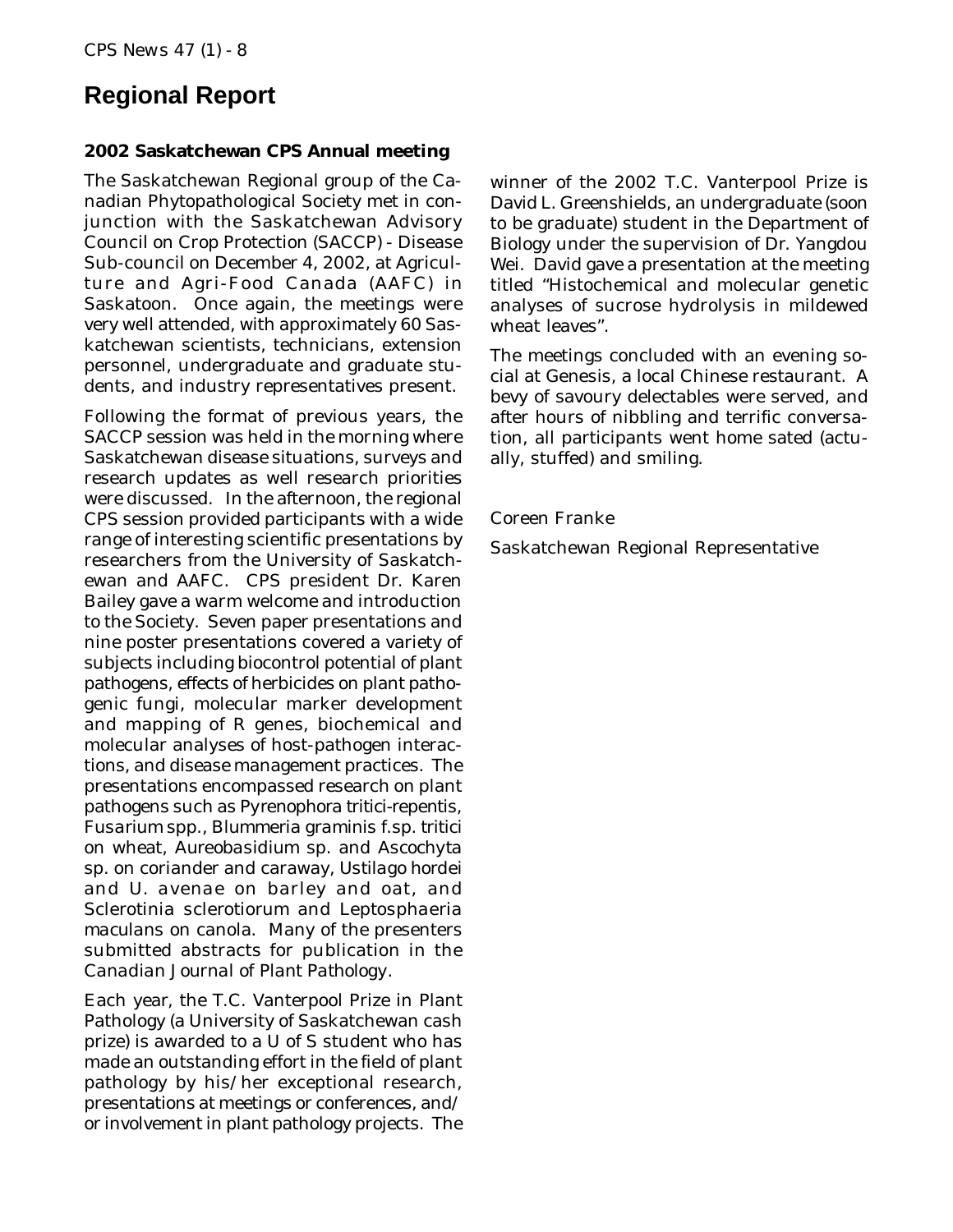### **People and Travel**

**Rich Hunt** attended a National Park's workshop on whitebark and limber pines in Calgary, Feb. 18-19. Blister rust is a huge problem, because it decreases the inventory of these species, which in turn decreasing the food of grizzly bears, squirrels and nutcrackers. However, the west Nile virus could be the synergist that helps eliminate whitebark pine. The whitebark pine has a wingless seed and is obligatory disseminated and planted by nutcrackers. Nutcrackers are members of a bird group that are expected to be particularly affected by the west Nile virus. The west Nile virus is expected to make significant inroads into western Canada in 2003.

**Simon Shamoun** attended as an invited speaker the 8th International Congress of Plant Pathology, in New Zealand during the period, February 02-08, 2003. He presented a paper in the Management of Forest Diseases Plenary Session: "Biological Control Approach for Management of Dwarf Mistletoes." His co-authors were Drs. Tod Ramsfield - Forest Research Institute, Rotorua, New Zealand and Bart van der Kamp - UBC/ Forest Sciences.

Simon also attended a pre-conference workshop of the ICPP-2003 on Biocontrol of Weeds with Pathogens at the Canterbury Agriculture & Science Centre of Lincoln University, New Zealand on February 01, 2003. Simon presented a paper: "Development and registration of *Chondrostereum purpureum* for management of weedy species," and a brief overview of other mycoherbicide projects currently in progress at the CFS-PFC, Victoria, BC, Canada.

Simon was invited by the Faculty of the Applied Ecology of the University of Sydney at Orange and the NSW - Orange Agricultural Institute to discuss the latest research advances in the area of biocontrol of diseases and weeds. He presented a seminar: "Biological Control of Forest Diseases and Weeds: Results, Potential and Challenges."

**Lea Rietman** and **Sue Askew** (M.Sc. Candidates - UBC, currently working under the supervision of Drs. van der Kamp and Shamoun) were the winners of the first and third places, respectively, during the annual UBC Research Poster Presentations. Lea presented a poster entitled "Assessment of *Neonectria neomacrospora* as an inundative biological control agent of hemlock dwarf mistletoe." Sue presented her poster: "Evaluation of *Colletotrichum gloeosporioides* as an inundative biological control agent for hemlock dwarf mistletoe (*Arceuthobium tsugense*)."

**Danny Rioux**, CFS-Quebec, is hosting a graduate student from Germany. **Uwe Simon** is a Doctoral student with Dr. Robert Bauer at the University of Tuebingen. He is working on *Trifolium repens* infected by *Cymadothea trifolii*, an Ascomycete having an extraordinary complex interaction apparatus. He is in Dr. Danny Rioux's lab for the period March 3 to April 10 to use different cytochemical tests aiming at characterizing this interaction apparatus.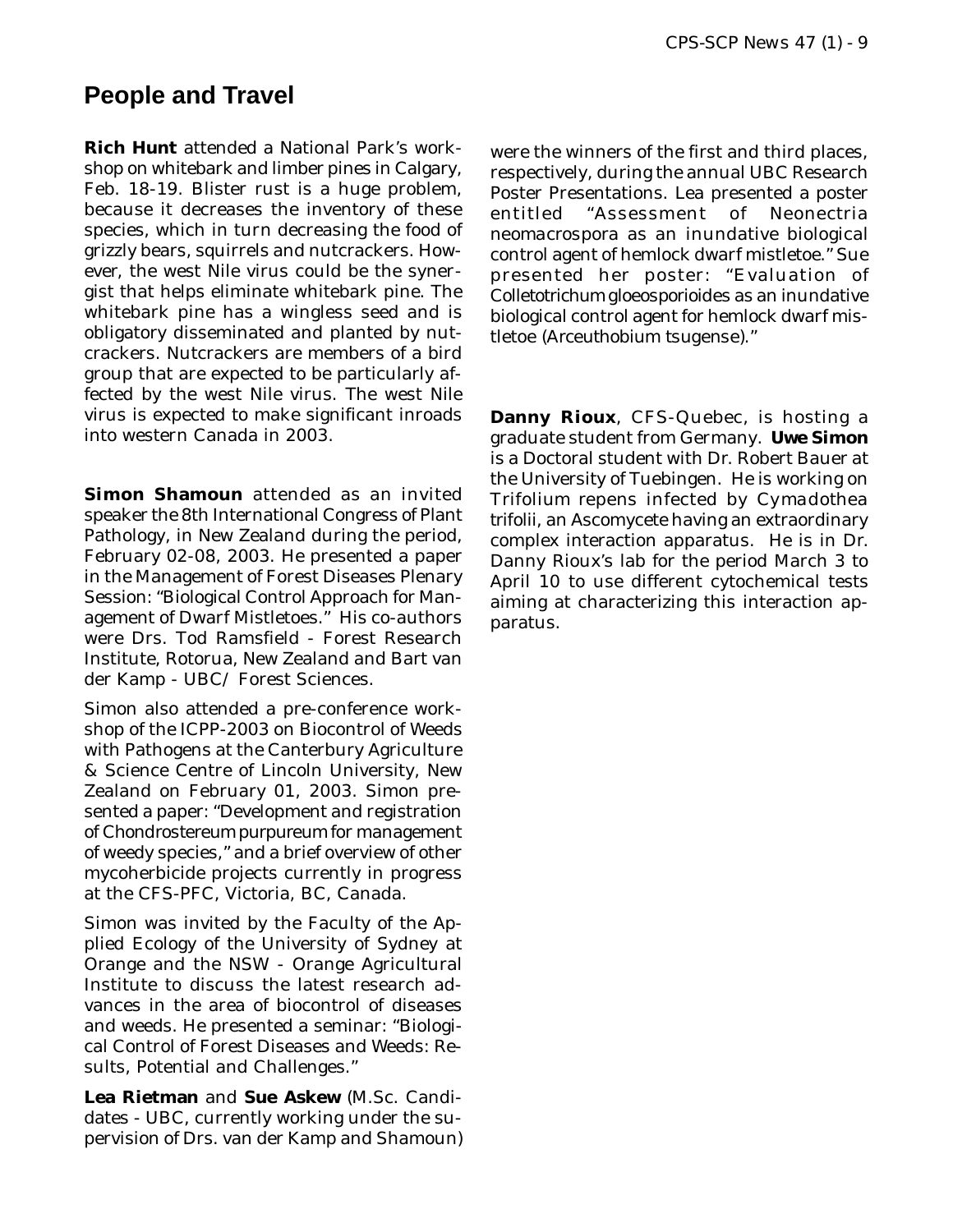# **Pioneer Hi-Bred International, Inc. Employment Opportunity**

## **Senior Research Associate – Soybean Pathology**

**Location:** Johnston, IA

**Reports To:** Dr. Jean Liu, Research Scientist **Department:** Soybean Research – Pathology

**Job Purpose:** The Senior Research Associate will manage a soybean production screening program for SCN and fungal trait characterization. The position helps timely execute pathology projects and deliver quality data needed to successfully develop and market elite soybean with enhanced levels of resistance to diseases of economic importance.

**Duties/Responsibilities:** The Senior Research Associate will be responsible for managing high-throughput disease screens to support a dynamic soybean breeding program. This will include, but not be limited to, planning and conducting disease evaluation in the field and greenhouse, collecting and analyzing data, and communicating experimental results to Soybean Research Centers. The successful candidate will also be implementing innovative tools and strategies to improve bioassay processes. Duties would include supervising, recruiting, and training temporary employees, team-building, identifying process improvement opportunities, and addressing quality issues through scientific approaches. This position will require extended or irregular hours during peak periods. This position comes with strong technological support and infrastructure, as well as a stimulating, interactive research environment at the headquarters of the world's leading seed research company.

**Educational Qualifications Desired:** Ph.D. or M.Sc. with 3-5 years of work experience in plant pathology or related field.

**Competencies and Experience Desired:**The candidate must have demonstrated ability to manage multiple projects simultaneously and meet deadlines. Excellent communication, organizational, and interpersonal skills to function effectively in a team environment. A good understanding of plant disease epidemiology, genetics of host resistance, and basic breeding methods is required. Experience or course work in experimental design and statistical analysis is highly desirable.

**Contact Person:** Resume Processing Center – Job Code Pioneer Hi-Bred International, Inc. 400 Locust Street, Suite 700 PO Box 14454 Des Moines, IA 50306- 3454

E-mail: apply@pioneerjobs.com

PLEASE SUBMIT A SCANNABLE RESUME AND REFERENCE THE AD CODE IN YOUR RESPONSE**.**

Pioneer Hi-Bred International, Inc. is an Equal Employment Opportunity employer. Before applying for this position, please consult your local immigration office if the position is outside your country.

### © **1999 Pioneer Hi-Bred International, Inc., Human Resources Department**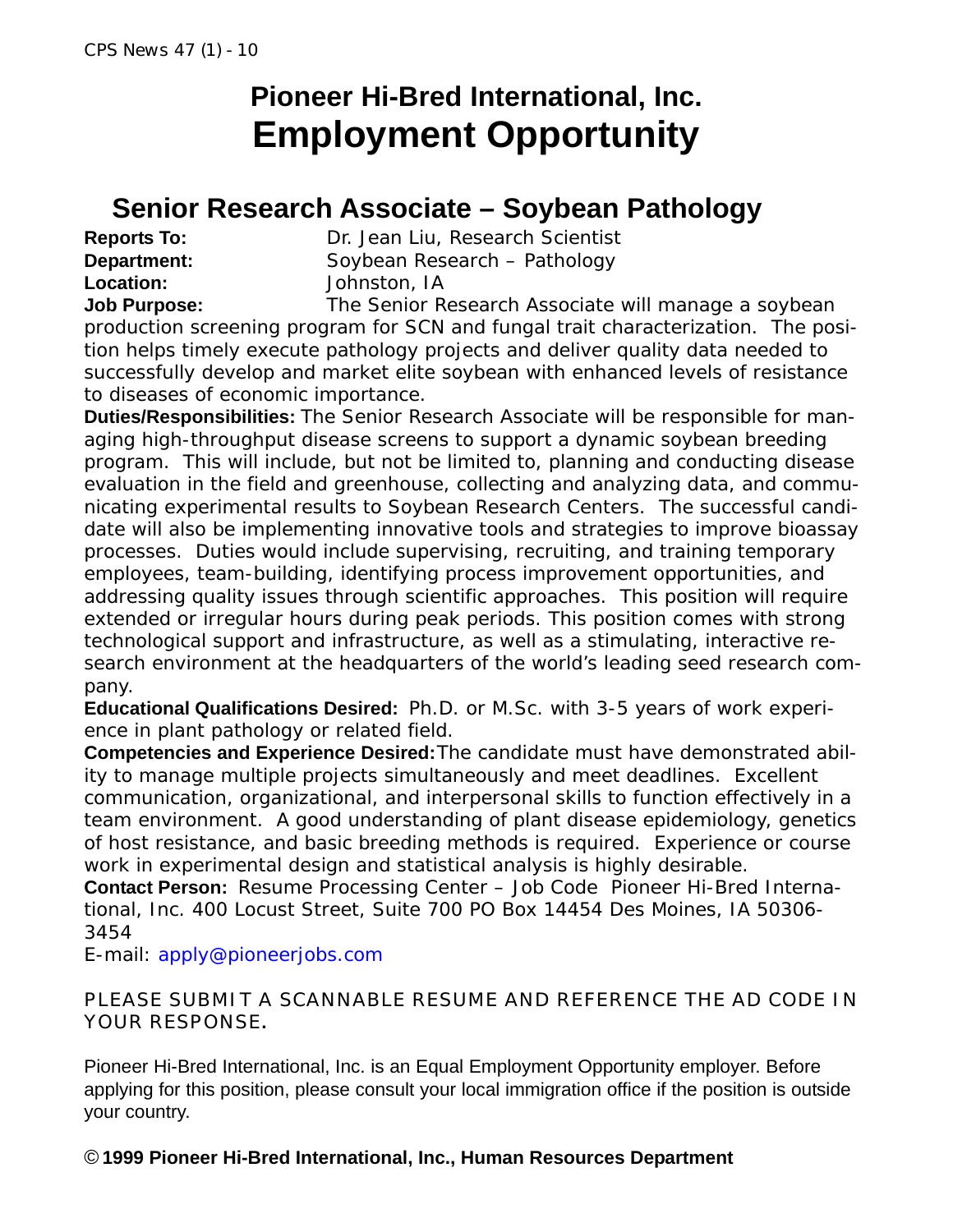### **Committee Reports**

### **Report of the Nominating Committee**

Proposed slate for 2003-2004

### **CPS / SCP Board; 2003-04**

| <b>President:</b>       | <b>Richard Martin</b>                        |
|-------------------------|----------------------------------------------|
| <b>President Elect:</b> | Richard Hamelin                              |
| Vice President:         | Andre Lévesque                               |
| <b>Past President:</b>  | Karen Bailey                                 |
| Secretary:              | Deena Errampalli                             |
| <b>Treasurer:</b>       | Dilantho Fernando                            |
|                         | <b>Membership Secretary:</b> Gayle Jesperson |
| <b>Senior Director:</b> | Jim Menzies                                  |
| <b>Junior Director:</b> | <b>Anthony Hopkin</b>                        |

#### **Standing Committees of CPS-SCP; 2003-04.**

**Awards** (5 members)

Sue Boyetchko (Chair), Brent McCallum, Suha Jabaji-Hare, Antonet Svircev, **Mike Celetti**

#### **Financial Advisory** (10 members)

Karen Bailey (Chair), Richard Martin, Richard Hamelin, Andre Lévesque, Dilantha Fernando, Zamir Punja, Ron Howard, Jim Menzies, Patrice Audy, **Anthony Hopkin**

#### **Future Meetings** (3 members)

Randy Kutcher (Chair), Kelly Turkington, **Tony Sturz**

#### **Nominating** (5 members)

Karen Bailey (Chair), Greg Boland, Debbie McLaren, Tom Hsiang, **Gary Peng**

**Resolutions** (3 members)

Ken Conn (Chair), Allen Xue, **Tom Fetch**

**Science Policy** (5 members)

Richard Hamelin (Chair), Carole Beaulieu, Randy Clear, Gordon Braun, **Javier Gracia-Garza**

**The names of proposed new members of the Board and Standing Committees are highlighted in bold.** The remaining members are continuing or completing their terms as specified by the Society By-Laws.

Additional nominations can be made by CPS/ SCP members at large for any of the following positions: Vice-President, Junior Director, Nominating Committee, Awards Committee, Future Meetings Committee, Resolutions Committee, and Science Policy Committee. These nominations shall be signed by five members of the Society and by the nominee. They must have been received by the CPS/SCP Secretary, Ken Mallett, by 6 May 2003, which is six weeks before the Annual Business Meeting.

Respectfully submitted:

Greg J. Boland (Chair), Roger Rimmer, Rick Peters, Debbie McLaren, Tom Hsiang.

### **Workshop & Symposium Committee**

This is a call for those interested in organizing a symposium or workshop at future CPS meetings. There are plenty of slots open for the Edmonton meeting (2005) and the Quebec city meeting (2006). Please send your suggestions or ideas for topics and potential speakers.

#### **Richard C. Hamelin, Ph.D.**

Chair**,** Workshop & Symposium Committee Chercheur scientifique / Research Scientist Service canadien des forêts / Canadian Forest Service Ressources naturelles Canada / Natural Resources Canada 1055 , rue du P.E.P.S., C.P. 3800 Sainte-Foy (Québec) Canada G1V 4C7

Courriel/Email: **rhamelin@cfl.forestry.ca** Tél. / Phone : (418) 648-3693 Téléc. / Fax : (418) 648-5849